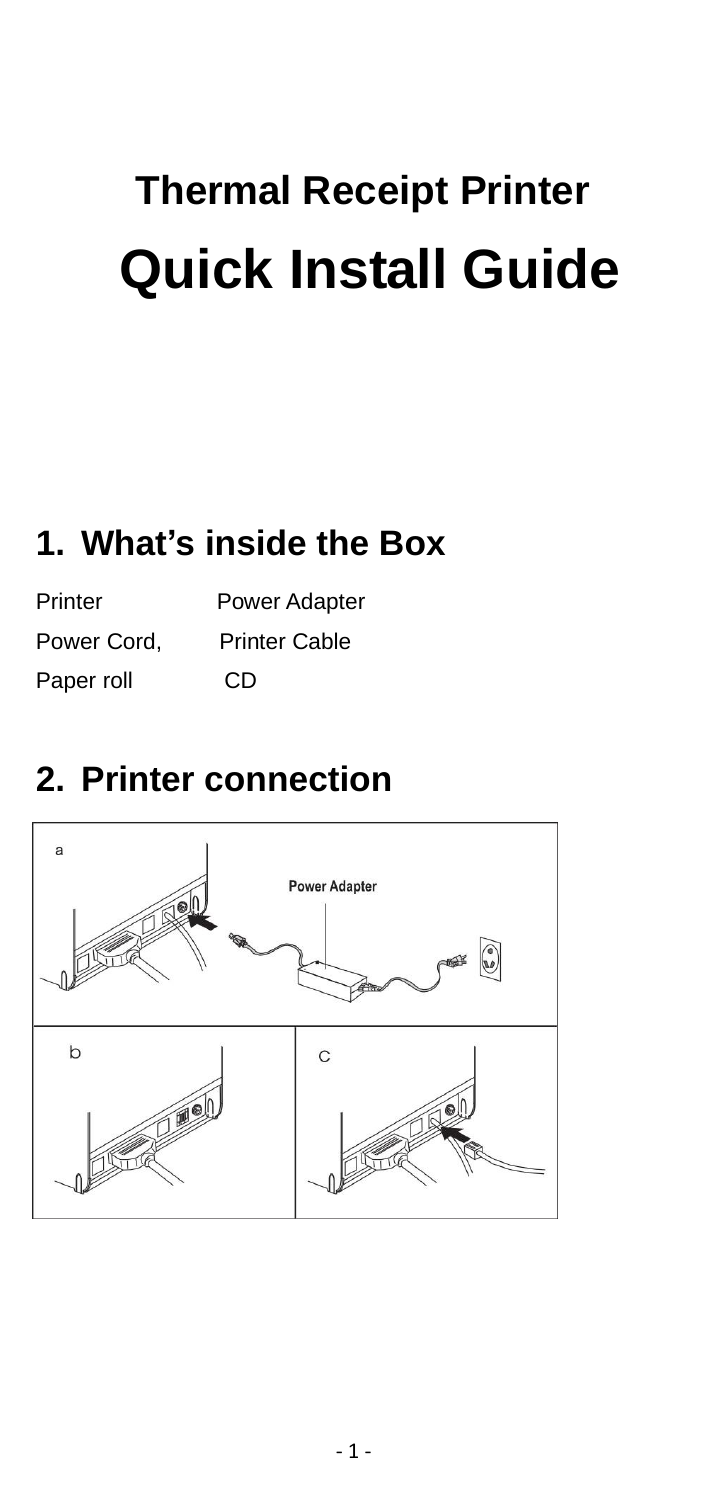#### **3. Driver installation**

- i. Place the CD into CD-ROM device or download driver from supplier website
- ii. Browse the CD and open the driver fold to initiate the installation. Or click on "Add Printer" "Have Disk" "Browse", select correct Model number from driver file location to complete driver installation.
- iii. Select the Operation System, Printer Model Number and interface type.

| Select OS                               |                                            |
|-----------------------------------------|--------------------------------------------|
|                                         | C Windows 2000 C Windows XP C Windows 2003 |
| C Windows Vista G Windows 7 C Windows 8 |                                            |
| Install USB Virtual Serial Port Driver  |                                            |
|                                         |                                            |

Note: if you're connecting through Ethernet cable: "Creat port""new port""Insert new IP address as new printer port"

| Port                           |                                                      |
|--------------------------------|------------------------------------------------------|
| <b>USB001</b>                  | Type                                                 |
| 192.168.123.2                  | Virtual printer port for USB<br>Standard TCP/IP Port |
| 192.168.123.2 1                | E<br>Standard TCP/IP Port                            |
| 192.168.123.2 2                | Standard TCP/IP Port                                 |
| SHRFAY :                       | Fax Honitor Port                                     |
| COM1 :                         | Local Port                                           |
| COM2:                          | Local Port                                           |
| CDM3:                          | Local Port                                           |
| CDM4 *                         | Local Port                                           |
|                                |                                                      |
|                                |                                                      |
| Available Port Type            |                                                      |
| Create Port<br><b>WSD Port</b> |                                                      |
| Standard TCP/IP Port           |                                                      |
|                                |                                                      |
| Local Port                     |                                                      |
| HP Standard TCP/IP Port        |                                                      |
|                                |                                                      |
|                                |                                                      |
|                                |                                                      |
|                                |                                                      |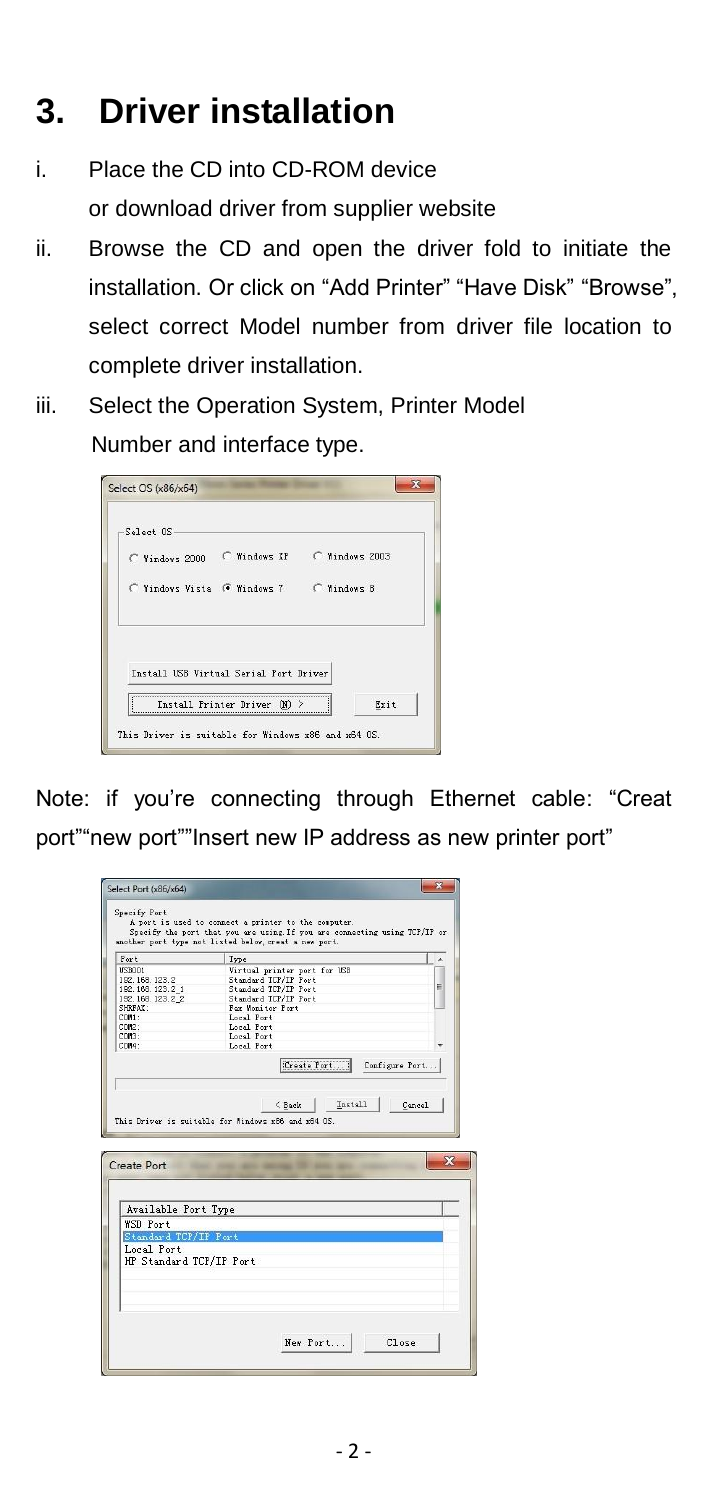### **4. Taking Selftest**

Press and hold FEED button while turning on the printer, Release FEED button while the ERROR LED light (red color) is off, Selftest page will be printed.

| Selftest<br>ESC/POS<br>NV bit image                                                                                                                                                                                                                                                                                                                                                                                                                                                                                                                                                                                                                                                                                                                                            |  |
|--------------------------------------------------------------------------------------------------------------------------------------------------------------------------------------------------------------------------------------------------------------------------------------------------------------------------------------------------------------------------------------------------------------------------------------------------------------------------------------------------------------------------------------------------------------------------------------------------------------------------------------------------------------------------------------------------------------------------------------------------------------------------------|--|
| Version:<br>1.4ABH(UTP)Q<br>Command mode:<br>EPSON(ESC/POS)-S<br>Interface:<br>USB &<br>Serial 38400, None, 8, 1 &<br>Ethernet(10Base)<br>Protocols:<br>TCP/IP (C1)<br>Mac address:<br>$0 - 71 - 80 - 35 - 80 - 190$<br>IP address:<br>192.168.123.100<br>Netmask:<br>255.255.255.0<br>Gate Way:<br>192.168.123.1<br>DHCP:<br>Disabled<br><b>Cutter:</b><br>No<br>Beeper:<br>Ves<br>Chinese character mode:<br>No<br>Detect paper is taked:<br>No<br>Character per line:<br>42-fontA/56-fontB<br>Print Density:<br>Dark<br>Default code page:<br>page 0<br>Black mark mode:<br>No<br>Paper end copy mode:<br>Vee<br>Near PE sensor enable:<br>No<br>Vertical motion units:<br>0.5<br>USB number is fixed:<br>Yas<br>Print Speed:<br>300mm/s(Max)<br>Modify date:<br>2013/10/15 |  |
| Resident Character:<br>Alphanumeric                                                                                                                                                                                                                                                                                                                                                                                                                                                                                                                                                                                                                                                                                                                                            |  |
| Code Page:<br>0:PC437(Std.Europe)<br>1:(Katakana)<br>2:PC850(Multilingual) 3:PC860(Portuguese)<br>4:PCBB3(Canadian)<br>5:PC885(Nordic)<br>B:(West Europe)<br>$7:$ $(Greesk)$<br>B: (Hebraw)<br>9:(East Europe)<br>10:(Iran)<br>16:(WPC1252)<br>17:PC866(Cyr111ic#2)<br>18:PC852(Latin2)<br>19: (PC858)<br>20: (TrainII)<br>21:(Latvian)<br>22: (Arabic)<br>23: (PT151, 1251)<br>24: (PC747)<br>25: (WPC1257)<br>27:(Vietnam)<br>28: (PC864)<br>29: (PC1001)<br>$30:($ Uigur)<br>31: (Hebrew)<br>32:WPC1255(Israel)<br>33:PC720(Arabic)<br>34:WPC1256(Arabic)<br>265: (That)                                                                                                                                                                                                    |  |

## **5. Code Page Setting**

Refer to selftest page code page details, if you're using English or Arabic, set as below:

Set Default Code Page: 0 (English)

Set Default Code Page: 22 (Arabic)

| Select Port:<br>COM1                                  | 19200                       | Select Baud rate: IP Address:<br>192.168.123.100 |
|-------------------------------------------------------|-----------------------------|--------------------------------------------------|
|                                                       | Set Two-byte Character Mode | False                                            |
| Set Default Code page                                 |                             | 10                                               |
| Set FontB(9*17)<br>Set Default Baudrate<br>Print Test |                             | False                                            |
|                                                       |                             | 1:9600bps                                        |
|                                                       |                             |                                                  |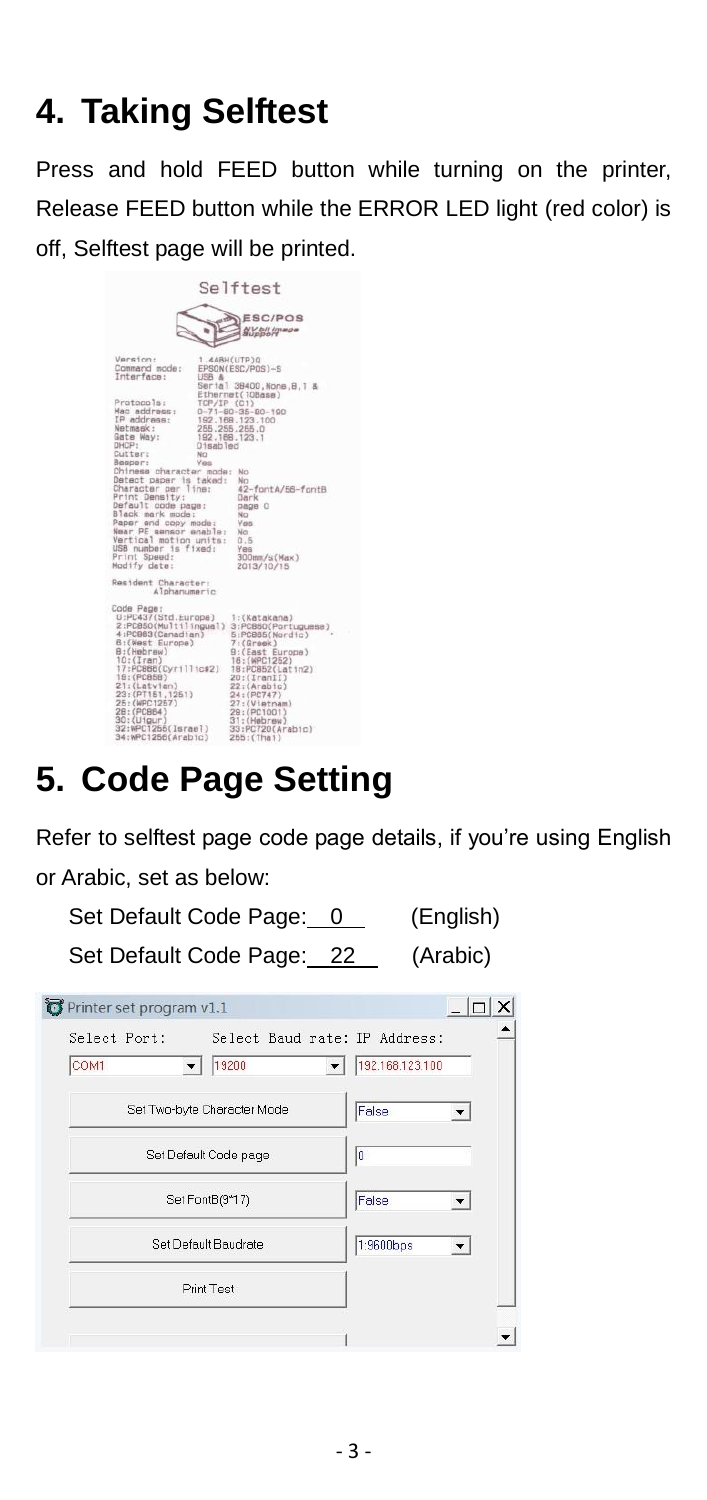## **6. DIP Switch Configuration**

DIP switch is available on the bottom of the printer. The options are also can be found out from Self-test.

To change the printer setting manually:

- i. Turn off the printer
- ii. Remove the DIP switch protective cover
- iii. Adjust the DIP switches to configure the printer



| DIP-8       | Function                | OΝ   | OFF   |
|-------------|-------------------------|------|-------|
| <b>SW-1</b> | Select cutter           | No   | Yes   |
| <b>SW-2</b> | Select beeper           | Yes  | Nο    |
| $SW-3$      | Select print density    | Dark | Light |
| SW-4        | Two-byte character code | N٥   | Yes   |
| <b>SW-5</b> | Character per line      | 42   | 48    |
| SW-6        | Cutter with cash drawer | Yes  | Nο    |
| <b>SW-7</b> | Select baud rate        |      |       |
| SW-8        | Select baud rate        |      |       |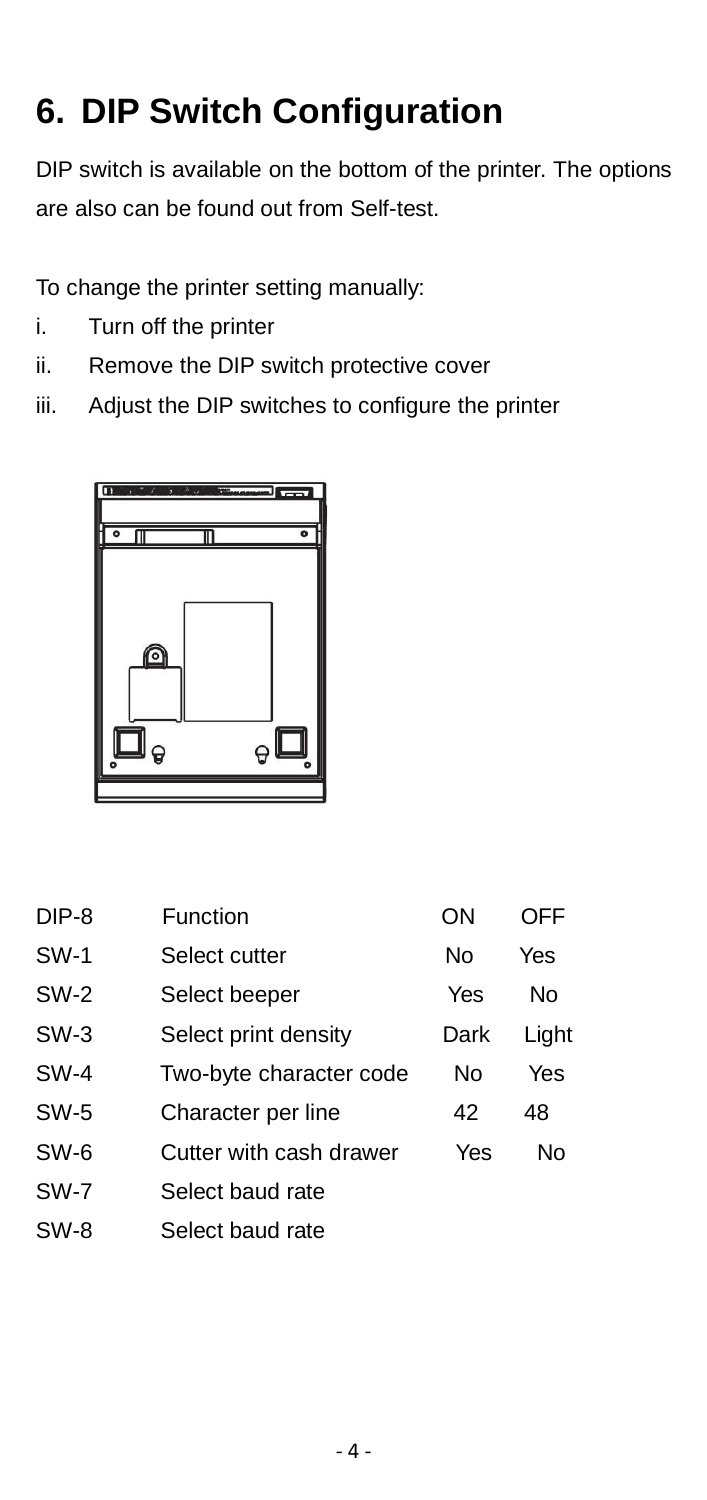## **7. Baud Rate Setting**

When you connect printer through RS-232 port, remember to change the baud rate to be same as your host PC.

i. Adjust DIP switches according to below

| SW-7 | SW-8 | Baud rate |
|------|------|-----------|
| ON   | ΟN   | 38400     |
| OFF  | OΝ   | 115200    |
| ON   | OFF  | 9600      |
| OFF  | OFF  | 19200     |
|      |      |           |

ii. Access the properties of your printer (Start  $\rightarrow$  Printers and Faxes->Printer Properties->Port->Configure Port

|                        | General Sharing Ports      |                              | Advanced Color Management   Security   Printer Settings                |                         |        |
|------------------------|----------------------------|------------------------------|------------------------------------------------------------------------|-------------------------|--------|
|                        |                            |                              |                                                                        |                         |        |
|                        | <b>Thermal Printer</b>     |                              |                                                                        |                         |        |
|                        |                            |                              |                                                                        |                         |        |
|                        |                            |                              | Print to the following port(s). Documents will print to the first free |                         |        |
| checked port.          |                            |                              |                                                                        |                         |        |
| Port                   | Description                |                              | Printer                                                                |                         | ×      |
| $LPT1$ :               | <b>Printer Port</b>        |                              |                                                                        |                         |        |
| LPT2:                  | <b>Printer Port</b>        |                              |                                                                        |                         | Ë      |
| LPT3:                  | <b>Printer Port</b>        |                              |                                                                        |                         |        |
| $V$ COM1:              | Serial Port<br>Serial Port |                              | <b>Thermal Printer</b>                                                 |                         |        |
| COM2:<br>COM3:         | Serial Port                |                              |                                                                        |                         |        |
| COM4:                  | Serial Port                |                              |                                                                        |                         |        |
|                        |                            |                              |                                                                        |                         |        |
| Add Port               |                            |                              | Delete Port                                                            | Configure Port          |        |
| Enable printer pooling |                            |                              |                                                                        |                         |        |
|                        |                            |                              |                                                                        |                         |        |
|                        |                            |                              |                                                                        |                         |        |
|                        |                            |                              |                                                                        |                         |        |
|                        |                            |                              | OK                                                                     | Cancel                  | Apply  |
|                        |                            |                              |                                                                        |                         |        |
|                        |                            |                              |                                                                        |                         | ହ<br>× |
| <b>COM1 Properties</b> |                            |                              |                                                                        |                         |        |
| Port Settings          |                            |                              |                                                                        |                         |        |
|                        |                            |                              |                                                                        |                         |        |
|                        |                            |                              |                                                                        |                         |        |
|                        |                            | Bits per second: 9600        |                                                                        |                         |        |
|                        |                            |                              |                                                                        |                         |        |
|                        |                            | Data bits: 8                 |                                                                        |                         |        |
|                        |                            |                              |                                                                        |                         |        |
|                        |                            |                              |                                                                        |                         |        |
|                        |                            | Parity: None                 |                                                                        |                         |        |
|                        |                            |                              |                                                                        |                         |        |
|                        |                            | Stop bits:<br>$\overline{1}$ |                                                                        |                         |        |
|                        |                            |                              |                                                                        |                         |        |
|                        |                            | Flow control: None           |                                                                        |                         | ۳      |
|                        |                            |                              |                                                                        |                         |        |
|                        |                            |                              |                                                                        |                         |        |
|                        |                            |                              |                                                                        | <b>Restore Defaults</b> |        |
|                        |                            |                              |                                                                        |                         |        |